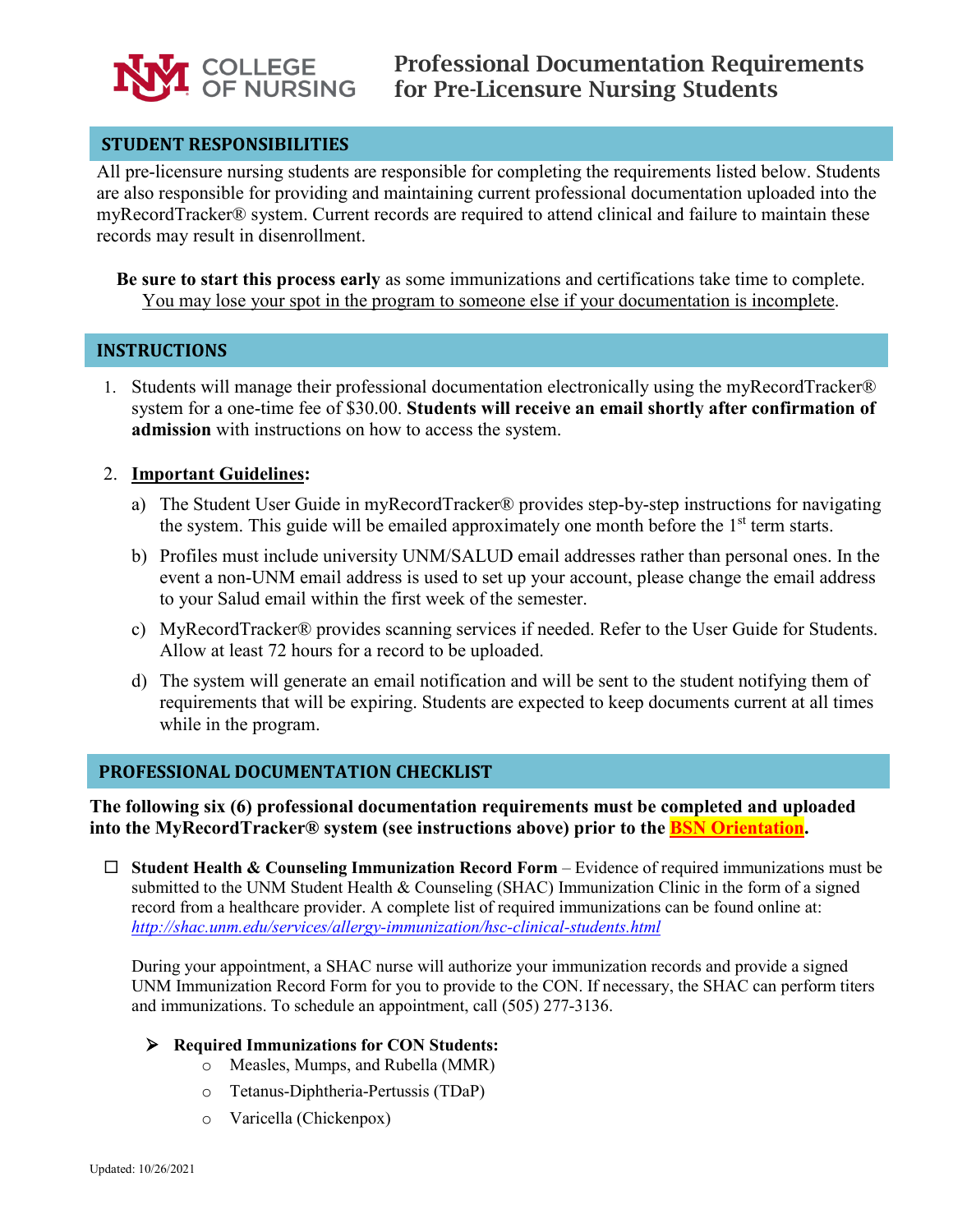- o Hepatitis B Vaccination and Serological Testing
	- *Note regarding Hep B series:* Entering students are required to have at least the first *two* injections of the Hepatitis B series prior to starting clinical. Students are allowed to attend clinicals while their third dose and/or titer are in a pending status.
- o Tuberculosis (TB) Screening
	- The CON requires annual TB screening.
- o Seasonal Influenza
- o COVID-19
	- *Note regarding COVID-19 vaccination:* All CON students are expected to have received the full vaccine series for COVID-19 or have received an approved UNM exemption to the vaccine as outlined on UNM's Bring Back the Pack website: *<https://bringbackthepack.unm.edu/vaccine/vaccine-requirement-exemption-forms.html>*.
	- Students with an approved UNM exemption are required to provide weekly negative COVID-19 PCR testing every Friday by 12:00pm.
- **Urine Drug Screen (10 Panel) –** The CON has negotiated special student pricing (\$28 plus tax) at Any Lab Test Now facilities. Please refer to the Documents section of myRecordTracker® for the Test Form needed to complete your drug screen with the lowered rate.
- **BLS (Basic Life Support)**  Certification for HealthCare Providers (Adult, Child, & Infant) Certification to be completed through one of the following organizations: American Red Cross; American Heart Association; or American Health & Safety Institute. **Web only courses are not permissible**.

#### **NM Caregivers Criminal History Screening – Annual update**.

To begin the process, email the following four items to [HSC-CON-Placements@salud.unm.edu](mailto:HSC-CON-Placements@salud.unm.edu) and a Clinical Affairs staff member will provide the next steps. Please include a note in this email that you are an **incoming BSN nursing student**. Screening to be completed annually.

- **1.** Clear copy of your driver's license (text must be legible)
- **2.** Name of the state you were born in or country if outside the USA
- **3.** Phone number
- **4.** Social Security Number (SSN) or Individual Taxpayer Identification Number (ITIN) Note: If you are uncomfortable providing your SSN or ITIN over email, please request a call back from a staff member to provide this information over the phone or schedule a time to meet in person.
- **Consent to Release Personally Identifiable Information Form** Form located in the Documents section of myRecordTracker®. This form pertains to participation in clinical experiences.

#### **N95 Respirator Training and Fitting**

- **1.** Complete the *N95 Respirator Medical Evaluation Questionnaire* form found in the Documents section of myRecordTracker® and bring this with you to your SHAC appointment or upload via your SHAC Health Portal. A SHAC nurse will sign and return the Air Contaminant Evaluation form to you. Keep this form for your N95 Respirator fitting as **you will not be able to do the fit test if you do not have the signed medical form from the SHAC nurse.**
- **2.** Respirator fit tests are to be completed at UNM's Environmental Health & Safety (EHS) Department located at 1801 Tucker St. NE, Building 233 (north end of G-Lot). Appointments can be scheduled online at <https://ehs.unm.edu/laboratory-safety/respiratory-protection1.html>

NOTE: According to NIOSH, the "most important aspect of a NIOSH-certified respirator's performance will be how well it fits to the face and minimizes the degree of leakage around the face piece. This must be measured for each individual and their selected respirator." Beards and other sorts of facial hair will break the seal of the respirator, which must have direct skin contact. Therefore, it is necessary to be clean shaven in order to be fitted for a protective respirator. **Facial hair must be clean shaven at least 10 hours prior to the fit test.**